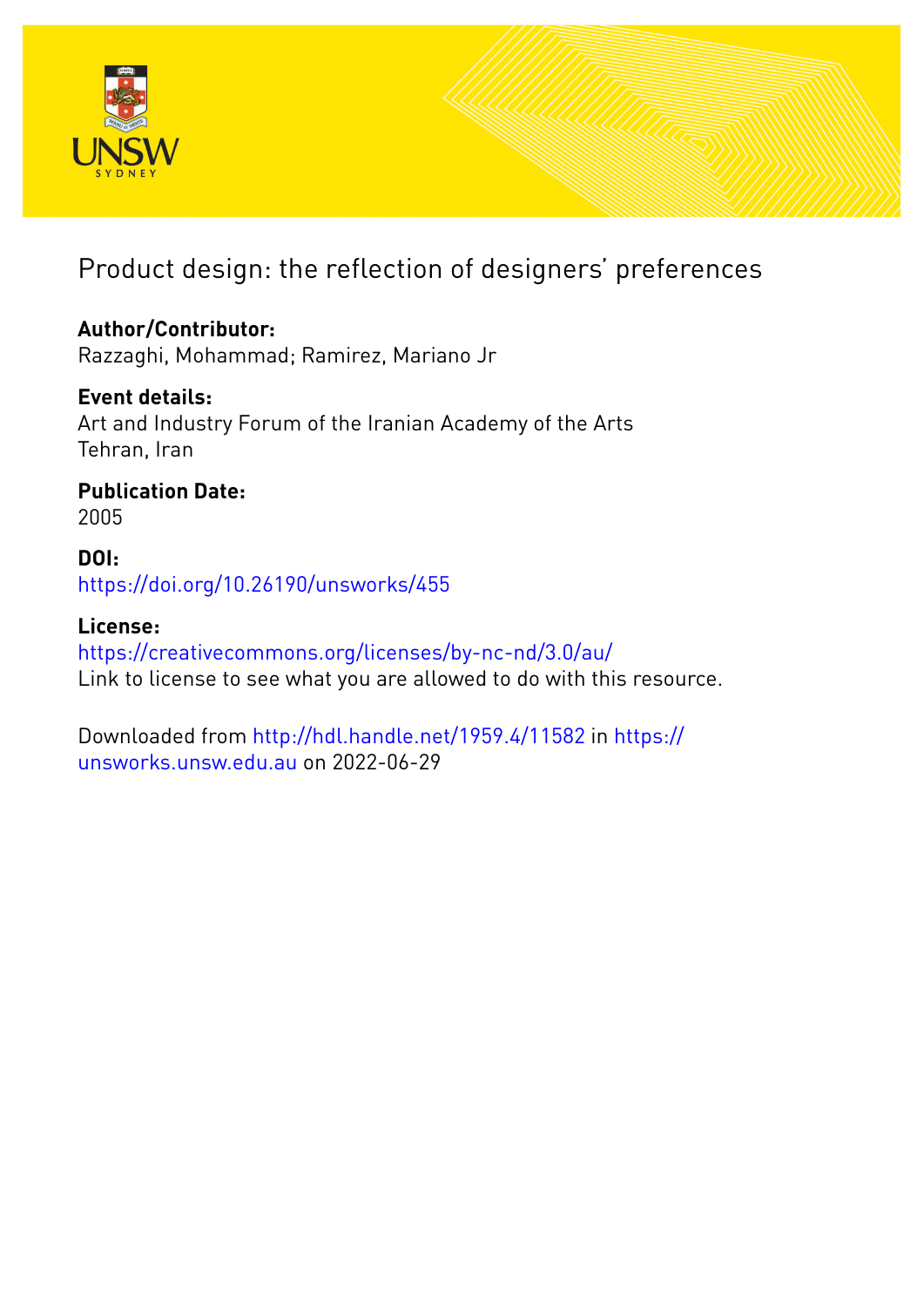#### **Product Design: The Reflection of Designersí Preferences**

Mohammad Razzaghi and Mariano Ramirez Jr

Faculty of the Built Environment University of New South Wales Sydney, Australia

A paper presented to the Art and Industry Forum of the Iranian Academy of the Arts, Tehran, Iran, 12 Jan 2005.

Products can be considered as the reflection of designers' desire and preferences. However this desire may vary across borders. For instance, the attitudes of an Iranian industrial designer towards a design project brief may greatly differ from that of an Australian industrial designer. This in-depth PhD investigation focuses on developing a framework by which the marked cultural differences among Iranian and Australian industrial designers' approaches toward the early stages of design process [concept generation] can be explained. The framework is devised to examine the influence of the industrial designers' own culture on their works of design which, in our belief, is a prerequisite to later understanding the relationships between cultures, designers, users and products. An extensive literature search has revealed that in general the nonphysical qualities of products (such as pleasurability, experience and emotion in design, sense of connectedness with product, and soul of product and culture) are usually overlooked or totally ignored in favor of the physical aspects of designing a product like usability, ergonomics and functionality. The authors of this paper deem that culture is one of the most important aspects of our everyday lives and argue that the designers' own cultural values play a primary role in influencing the design of the product. As far as can be determined, the examination of the impact of the designer's own cultural dimensions of values over different aspects of product design has not yet been widely investigated in industrial design research. This paper also submits that the integration of culture is beneficial to product users.

#### **Introduction**

The outcomes of product development processes are influenced by the interplay of several variables: designers, manufacturers, product users, marketers, contexts of use, engineers, and so on. In other words, a product design is a function of those variables. It has been well evidenced that culture and cultural values play influential roles over almost all aspects of human life (Hofstede, 2001), and it is assumed that the realm of industrial design is not exempt from these pervading cultural effects.

As far as can be determined, the relationship between the designers' own culture and the design he or she creates has not yet been investigated within the industrial design

research field. On the other hand, the necessity of integrating the culture of users into the design of products has already been widely propounded by a number of researchers, authors and designers (Holt, 1989, Banathy, 1992, Williams, 1993, Ask, 1997, Vanka, 1997, De Souza, 1999, De Souza et al., 1999, Plocher and Honold, 2000, Berg-Weitzel and Laar, 2001, Gagliardi, 2001, Powell, 2001, Rose and Zuhlke, 2001, Ellsworth et al., 2002, Kemnitzer and Grillo, 2002, Salimi, 2002, Yaveroglu and Donthu, 2002, Zec, 2002, Bell et al., 2003, Hidaka, 2003). This extensive literature supports the notion that cultural integration plays a significant role in the effective design of products.

Although there are a few studies alluding to the impact of culture over certain products as well as some, which look at the influence of peoples<sup>7</sup>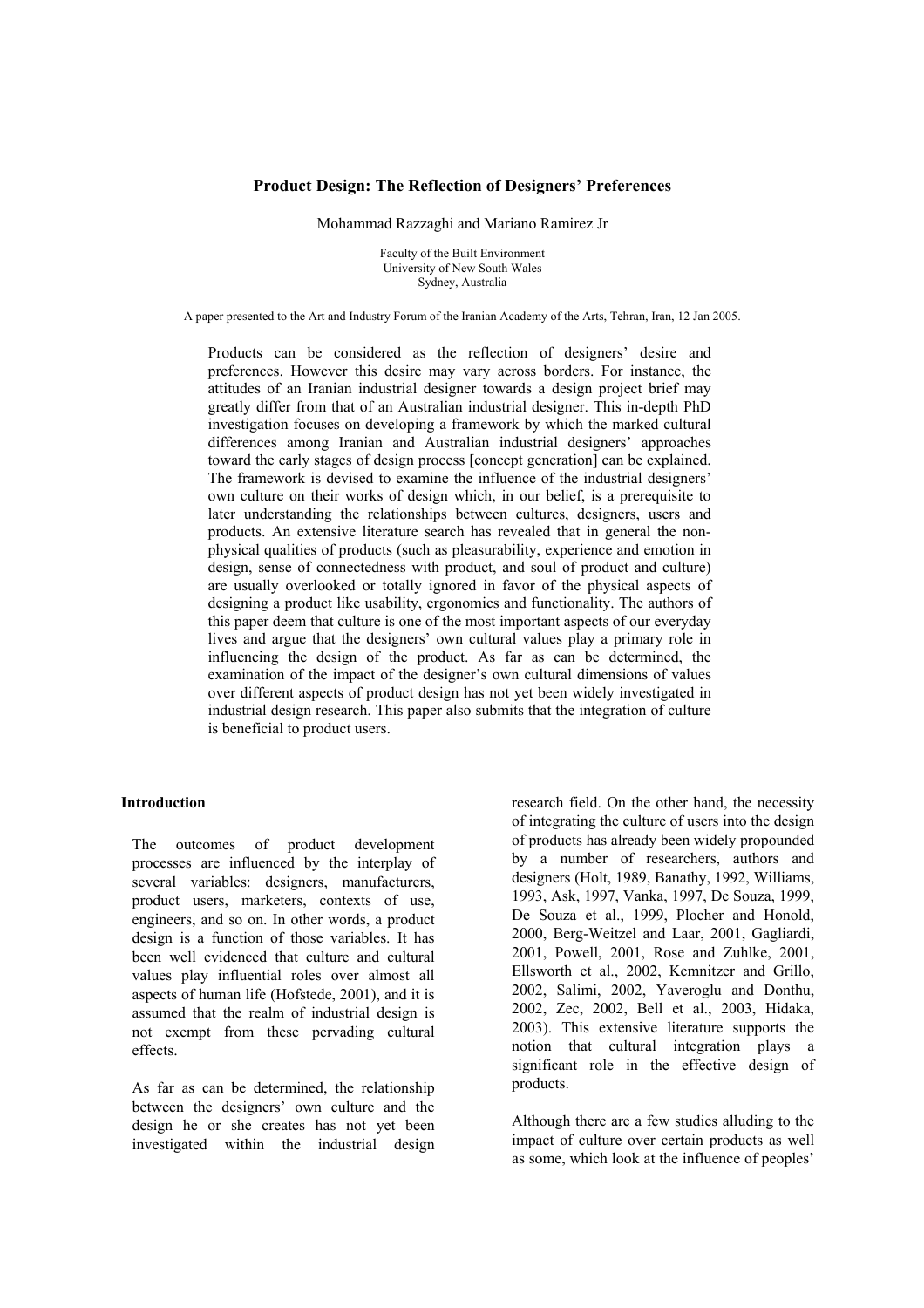culture on products specific to a place or nation, this research aims to investigate the influence of the industrial designer's own preferences, which are developed by his/her own culture and cultural values. The subject pool of this study will be chosen among industrial design practitioners from Australia and Iran; representing two non-identical cultures. How do the designers' own cultural values influence the way they design? Are there marked differences in the way that designers from various cultures approach a product design brief? If so, are there patterns in these differences?

The process of concept generation in product development is, for the most part, initiated by an industrial designer originating diverse ideas for a new product. During this stage, images and ideas, which are considered to approximate the designer's mentality or impressions, are engendered (Lloyd and Snelders, 2001)

The authors are interested in examining the possible differences in the outcomes of conceptualization stages in a typical product design cycle across nominated cultures. Doing so would enable us to observe whether designers incorporate their own conscious, subconscious and unconscious minds  $-\text{ as}$ formed by their own cultures  $-$  in the development of their concepts. This paper will narrow its focus to the importance of addressing the designers' cultures in product conceptualization.

Many non-physical aspects of designing a product are ignored or overlooked in most product development processes. These oftendisregarded non-physical characteristics include, among others, the pleasurability of objects, the experience and emotion in design, the sense of connectedness with product, and the soul of product and culture. Designers and engineers, obsessed with the physical and functional constraints of products, often consider the superiority of goodness-of-fit to the bodily needs of users over and above their nonphysical desires.

Even so, industrial designers the world over are being challenged and encouraged by the International Council of Societies of Industrial Design to foster cultural diversity in the face of world globalization (ICSID, 2002). Thus,

industrial designers are exhorted to implement the cultural wants, preferences and attributes of people into the products that they create, in order to make them culturally suitable and pleasurable to use for all potential users. Samuels (2002) also suggested the necessity of redefining industrial design in order to subsume 'culture' in the definition of industrial design as a goal for optimizing the lives of individual users.

In general, industrial designers are not educated to understand and overcome their own culture in favor of incorporating the cultural requirements of the potential user's group. Consequently users, coming from a culture different from that of the designers, can hardly expect to purchase a product fully matched to their cultural needs and wants, and often they have to somehow adjust their needs to the products that are available to them.

Products can be regarded as the amalgamation, association and manifestation of a set of physical and nonphysical codes, by which designers can communicate items of their own desires and that of their users. Obviously, these codes should be in common so as to enable communication.

## **Causes**

Various literature in industrial design and cultural theory point to the existence of at least five main causes for the negligence of culture in the product design process:

- ! The additional costs that may be involved in the research and development of products that are culturally oriented or customized for a specific user group or region (Trompenaars and Hampden-Turner, 1997)
- The lack of industrial designers' knowhow in cultural integration, stemming from a gap in their education (Reese, 2002)
- The globalization of products and services (ICSID, 2002)
- ! Technology-focused designers and engineers, as well as market-oriented manufacturers, who prefer to innovate on technological grounds rather than addressing cultural fitness (Holt, 1989)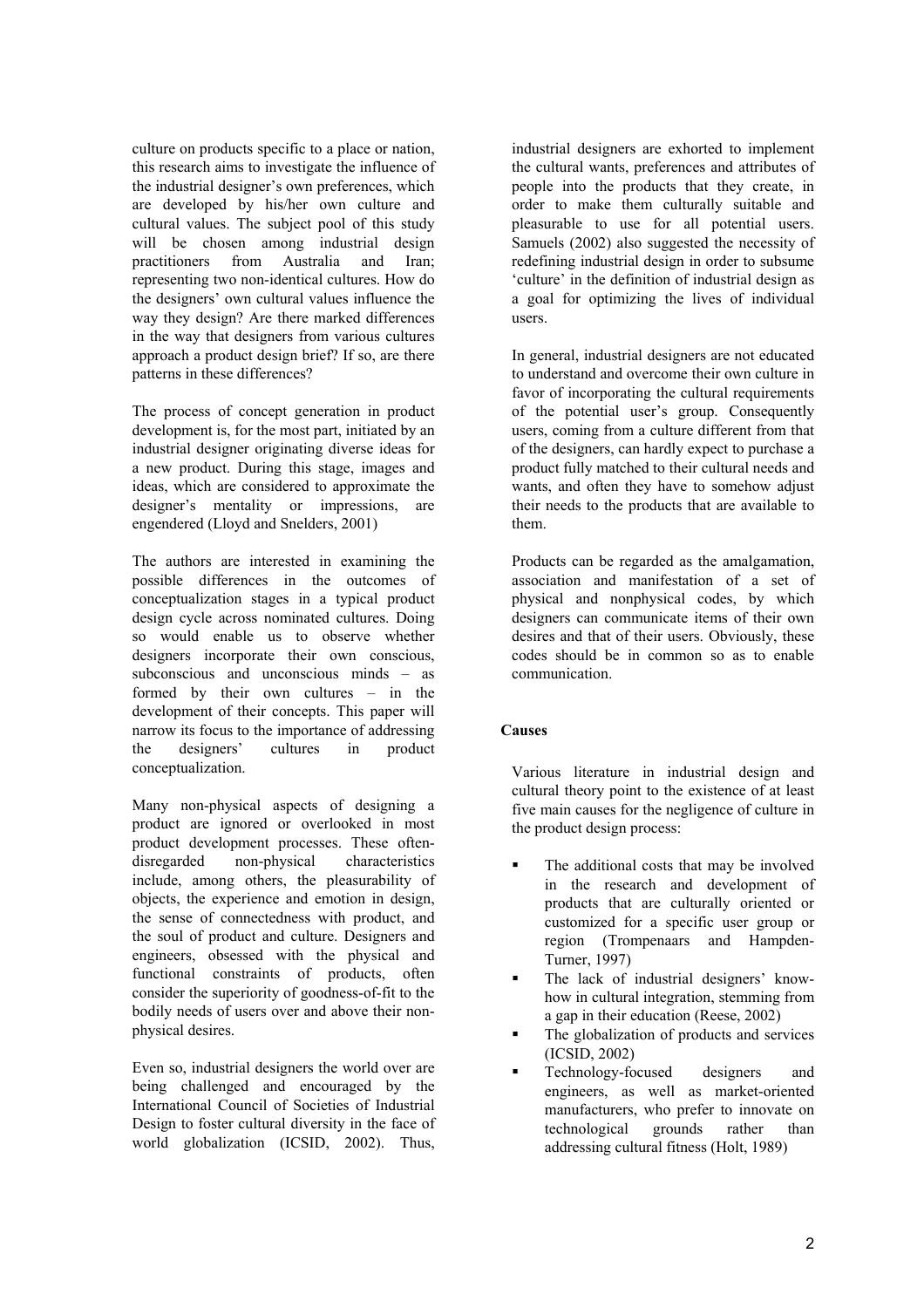The customization of products being viewed as contrary to the nature of massmanufactured industrial production (De Souza, 1999).

## **Globalization**

Cultural neglect in the product design process is considered so as to be one of the consequences of globalization (McBurnie and Clutterbuck, 1987, Bond, 1991, Nickles, 2002).

Globalization, accentuated from 1947 when the General Agreement on Tariffs and Trade [GATT] was signed, is the main opposing force facing the localization [and assumedly, cultural fitness] of products. Zec (2002) observed that globalization aims to provide greater similarity of perception and lifestyle as well as greater uniformity of product culture. This phenomenon has tended to make everything alike and converged into one single taste, whereas diversity is a natural want of human beings. Globalization advocates  $-$  for instance Levitt (1983) who believed that a single worldwide market is the only way to  $\alpha$  – have intended to homogenize and converge consumers' needs and tastes in order to create an infrastructure for unified marketing and for the selling of standardized products (De Mooij, 1998). By doing so, the diversity of culture can be obliterated in favor of uniform products.

Plocher and Honold (2000) presented the advantages of globally-distributed products: lower cost of mass production and easier design process, among others. They also outlined that the homogeneity of global culture, the similarity in everyone's way of thinking, and the costliness of designing the nuances of foreign cultures into products as being the main causes for the spread and preponderance of globallyoriented mass-produced goods.

ICSID (2002) views globalization as a 'mustbe-opposed' reality of our current era and states that supporting cultural diversity in spite of the globalization or internationalization of the world is a task for design practitioners the world over to be taken up. Localization of products can act as a counter-balancing force for the maintenance and durability of national cultures facing globalization as well as its potential

capacity for holding, preserving and presenting cultural values to the respective product users.

Globalization has, to a certain extent, already been able to homogenize the outer layers of users' cultures. While Kemnitzer and Grillo (2002) acknowledged some benefits of globalization, they believed that it has brought on problems which have already started to show their negative effects. Trompenaars and Hampden-Turner (1997) also believed that standardized industrial products undifferentiated, homogenized, mass-produced products that have resulted from globalization  $$ are disfigured from the onset by an unending downward cost-price spiral. The imposition of products under the light of globalization can also be considered as a source of environmental and cultural degradation (De Souza et al., 1999). De Mooij (2002) identified that the inner layers of people's core cultures, values and attitudes, are deeply maintained and will continue to remain over time despite the preponderance of globally-marketed products and globalization.

Largely, the dissatisfaction of consumers who use products to satisfy their various needs and wants, can be viewed as linked to the globalization concept. Bjorkman (2002a, 2002b) and Aula et al. (2003) adduced examples showing that the globalization process has started to compromise and soften its approach towards the standardization of products and services, and that the consideration of diverse users' spiritual necessities and particular wants, including cultural requirements, has become more significant. Aula et al. (2003) noticed the continuous fragmentation of a market which shows that the demand for individuality, user's needs and expectations is increasingly growing and becoming the important factors for creating successful products.

Recontextualized vocabularies have arisen in the literature versus globalization: terms such as localization, segmentation, privatization, colonization, and regionalism now all express the opposing forces to globalization and describe the tendency of humans to keep and promote their own cultures, territories and values within their societies.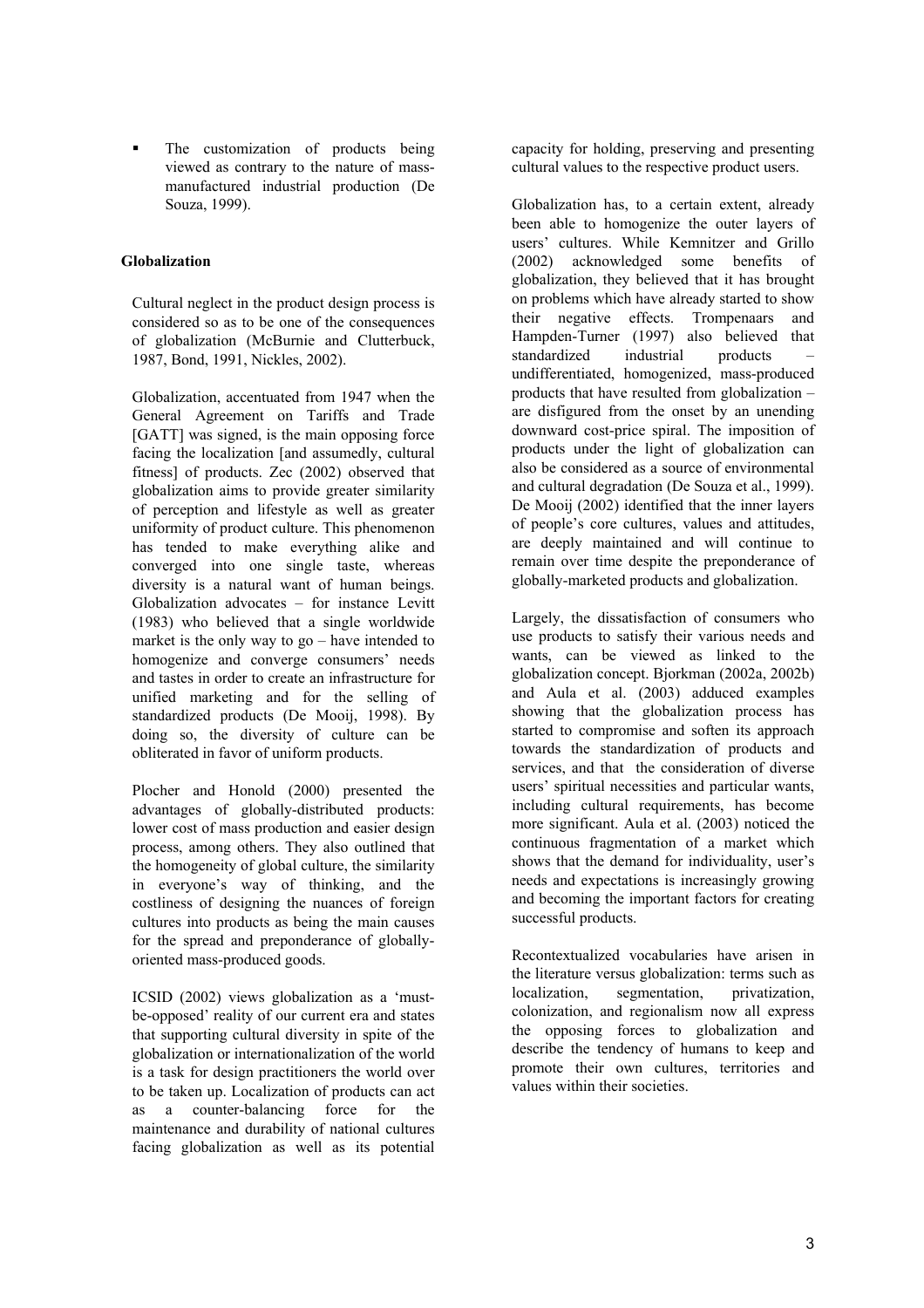### **Attempts**

Several research efforts have been made to address and identify the relationship between culture and various aspects of design, such as the impact of culture on products and the impact of products over the culture, and how the integration of culture could be implemented in the product design process. Berg-Weitzel and Laar (2001) examined the relationship between culture and communication in packaging design; Ellsworth et al. (2002) investigated the effects of culture on refrigerator design. Siu (2003) carried a case study with Hong Kong public rubbish bins to find out how industrial designers should understand and more importantly respect the particular cultures of the community in which the users are living. Lloyd and Snelders (2001) studied Philippe Starck's Juicy Salif citrus squeezer, to draw a conclusion on the way he thinks of a design, and showed how a simple design could be profoundly rooted in the inner layers of a designer's personality and perception. They confirmed the importance of the designers' preferences in design and found that every product is influenced by two different designing processes; firstly by the designer's individual process of designing and secondly by broader contextual design factors in culture and society. These works suggest that, within the field of industrial design, the topic of culture and design has already been noticed although not at the same angle which we looked at in this study.

Many studies have also been undertaken in the fields of marketing, business, psychology, management, politics, and other social sciences, addressing the issue of culture and its varied influences over these disciplines. Following the same track of investigation as above, cultural impacts on design have also been examined in architecture, industrial design, interior design, packaging design, and interaction design.

The issue with culture and product design has also been the subject of some investigations from different angles like context of use, pleasurability, interculturality, sustainability, usability, user-centered design, spiritual aspects of products, or even ergonomics. However, as far as we could determine, no research has been undertaken to examine the effects of the industrial designers' preferences, rooted in their

own cultural values, over the design aspects of products.

### **Impacts and Benefits**

This paper will argue that non-culturally adapted products offer weaker interaction qualities with their potential users. Conversely, culturally oriented products create stronger bonds with users. If product users find products culturally closer and meaningful to them, the following results can be expected as a consequence:

**1. Culture can sell.** Fincham and Rhodes (1994) and Portigal (1997) insinuated that the integration of culture into products promotes success. Culture was also regarded as a new dimension of competitiveness (De Souza, 1999).

**2. Culture can be a means for usersí**  satisfaction. McGregor (2003) reported that most companies spent at least 85 to 95 percent of their design effort time on fitness to standard and fitness to use. While it is important for products to perform well, it must be recognized that the pleasurability of products cannot be achieved and satisfied merely through dealing with functionality. Industrial designers consciously or unconsciously integrate their own codes of design messages and these codes have to be decoded and appreciated by product users.

**3. Culture can be a reflector of users' identity.** Human beings intrinsically seek their identity in order to bring meaning to their lives. The fact that culture is doubtlessly a part of one's personality is most widely quoted. Lambourne et al. (1997) contended that in the current era, people are looking for their own identity more than in any previous historical age and doing this in their own cultural way. Accordingly, culturally adapted products can help people to locate something in common and in harmony with their own culture and lifestyle.

**4. Culture can be a resource for design innovation and inspiration.** Taking culture into account during design activities can pave the way to the diversification of ideas for user needs satisfaction, consequently leading to innovation. De Souza (1999) emphasized the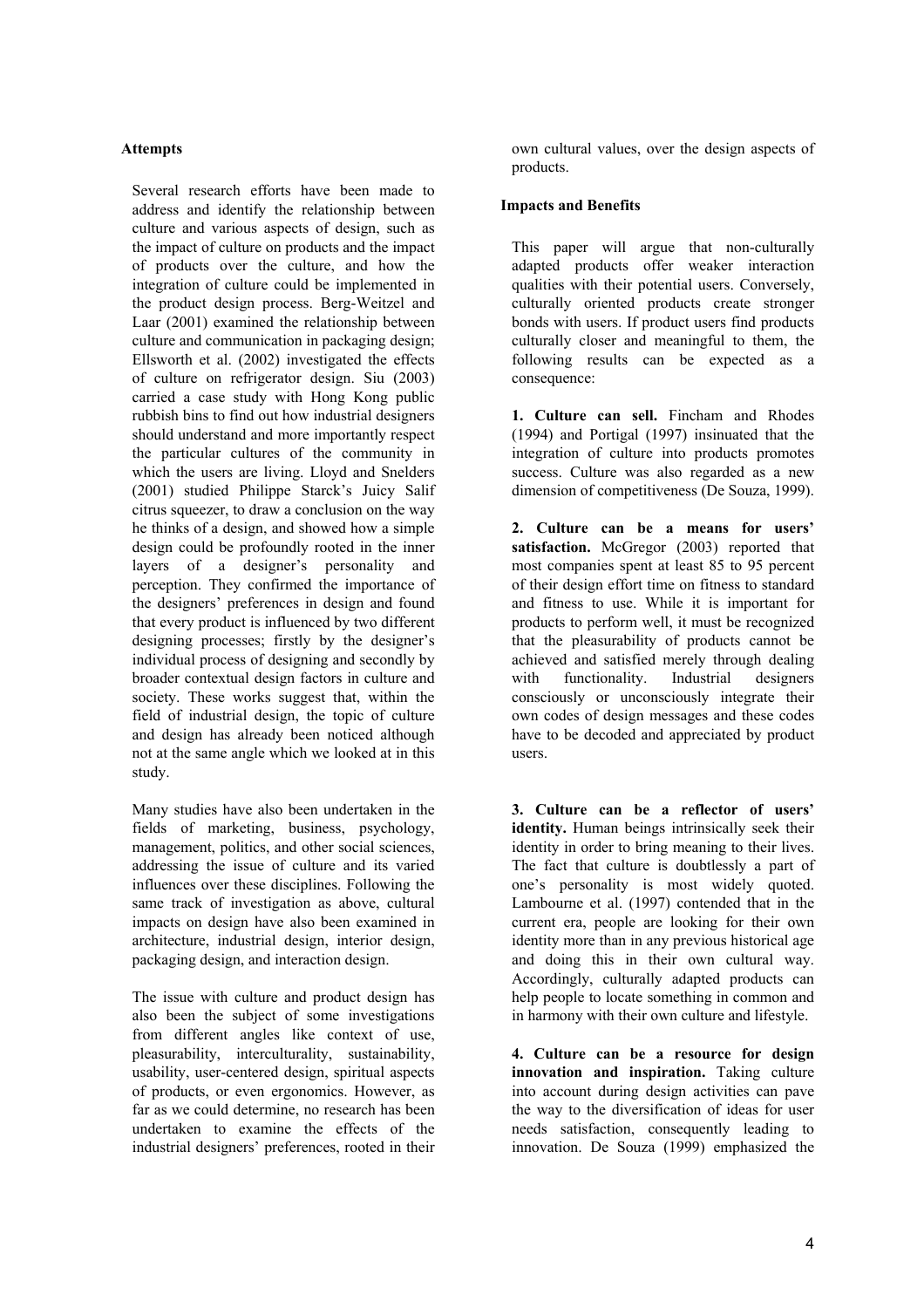necessity of diversity to humankind based on cultural differences and maintains that culture can generate this required diversity. She regards culture as one of the fundamental issues in understanding polymorphism<sup>1</sup> in design.

**5. Culture can play a role in the intuitive use of products.** In a sense, human intuition relates to our conception of things, which has been already built up within our own cultural contexts. This can be demonstrated, for instance, by the opposite ways of turning a light on in different countries, which is by flipping the switch either upward or downward (Powell, 2001).

**6. Culture can be a balancing force versus globalization.** As mentioned earlier, this approach has been announced by ICSID as a 'must-be-opposed' reality of our industrial era. Plocher and Honold (2000) advise of a growing sensitivity among major manufacturers towards appreciating the importance of cultural incorporation by localizing their products and services. Powell (2001) highlights the importance of both globalization and cultural values to be acknowledged in an era of worldwide communication, economy and awareness.

**7. Culture can set trends and fashions.**  Alexander (1979) recognized that users from different cultures are influenced by the design of products in different ways. Product aesthetics comprised of color, materials, and shapes may achieve desirability in one culture and still be unappealing to consumers in another. The attractiveness and unattractiveness of products across nations implies relativity in preferences and connotes that some cultural variables may be in charge. In this sense, designers may also be regarded as cultural gatekeepers.

For all the above reasons, the integration of culture into products can be viewed as being very advantageous and beneficial to the industrial design discipline and to product users from many angles. However it should be admitted that it is not a straightforward and sterilized task to be undertaken by industrial designers, but an exercise hard-to-manage as

 $\overline{a}$ 

there exists a huge number of variables at different layers of this amalgamation, making it even more intricate. Recognizing and extracting values from cultures and later, the interpretation of those values into some meaningful aspects of product concepts requires extensive knowledge of the fields of industrial design, culture, sociology, anthropology, psychology, and others. Further to this, values are non-physical and most of them unconsciously influence the designer, and as a result, are intangible and potentially ambiguous to understand.

As previously stated, this paper is concerned with condensing the importance of the impact of the designers' culture on the design aspects of products as well as introducing a framework in order to investigate the issue. An appropriate framework has to be set up and narrowed down from various aspects and levels in order to address the question. Our approach incorporates cultural dimensions of values - as explained below - as a basis for developing an instrument in order to measure designers' preferences.

### **Cultural Dimensions**

Collectively, there are hundreds or possibly thousands of values within each culture at the level of society (Schwartz, 1997) excluding universal, organizational and individual values. For this reason, a system - a reference scale - is required to enable examination of the multitudinous cultural values across cultures. This system is often referred as 'cultural dimensions<sup>2</sup>. Dimension is a characteristic of a culture that can be compared across cultures. This classification would organize values into a limited number of cultural dimensions and facilitate an instrument to compare dissimilar cultures.

Lytle et al. (1995) reported at least 6 different categories -models- of cultural dimensions subsuming of at least 38 different dimensions in total. This follows that dissimilar cultures could be compared in so many different categories.

One of the most influential cultural models is Hofstede's model. This model of cultural dimensions has stimulated an astonishing number of cross-cultural studies in various disciplines. In this paper and as an example of

<sup>1</sup> Polymorphism takes its analogy from biology and chemistry. In the context of this document, it means a single product which can attribute more than one or unlimited numbers of forms.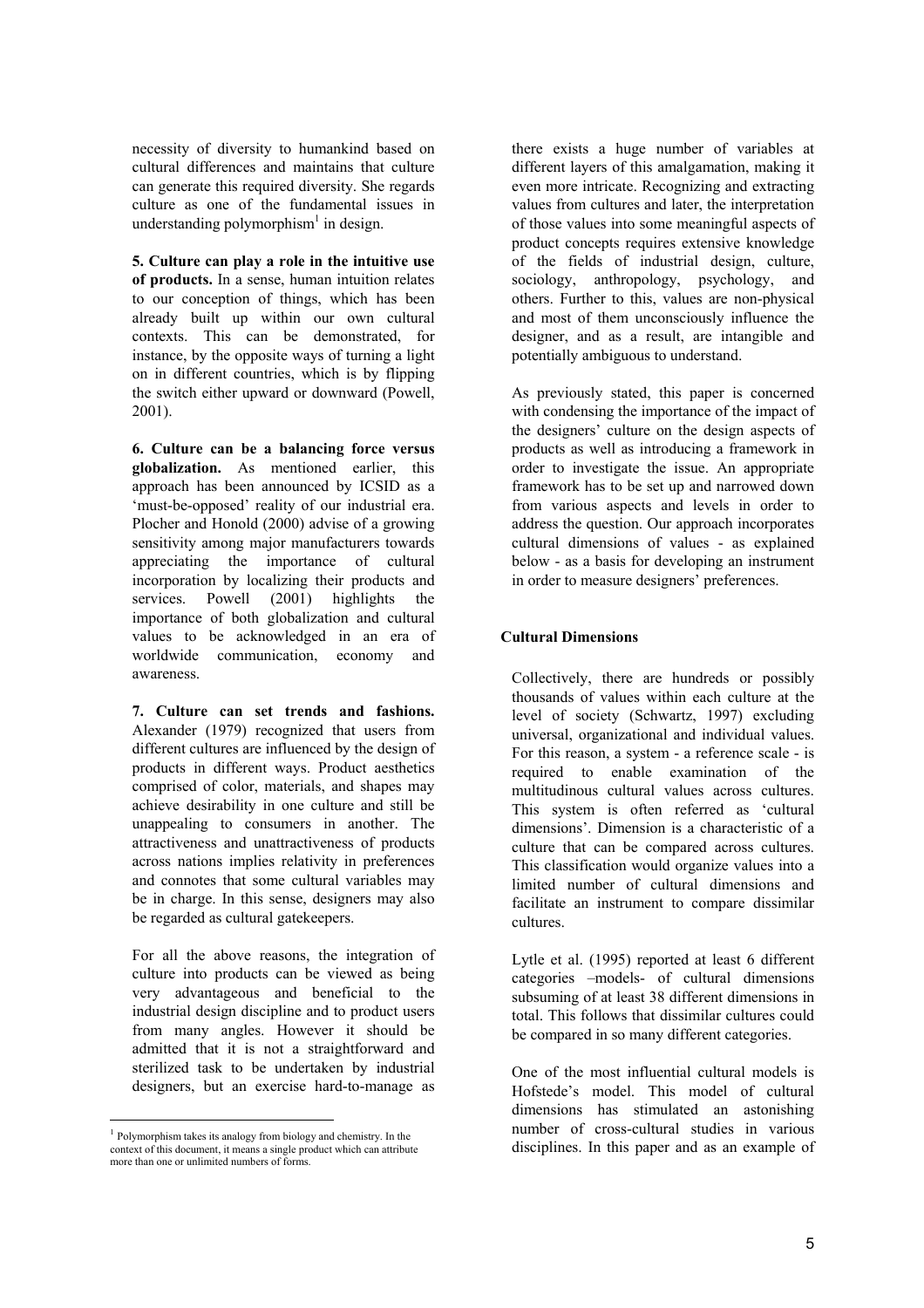models of cultural dimensions, a review of his model is briefly addressed.

Hofstede (2001) argues that every person carries within himself or herself patterns of thinking, feeling, and potential acting, which were learned throughout their lifetime. He itemizes the main manifestations of cultures, as values, rituals, heroes and symbols, indicating that symbols express the most superficial while values comprise the deepest layer of culture.

Symbols could be words, gestures, pictures or objects that carry a specific meaning within a culture. Those who share the culture may be the only ones who can recognize the meaning of a particular symbol. Heroes are persons alive or dead, real or imaginary, who possess attributes, which are highly regarded within a culture, where they are seen as role models for behavior. Rituals are collective activities, which are socially required within a culture for achieving desired goals. Values are the core of culture and are broad tendencies to prefer certain states of affairs to others. Values are feelings with a plus and minus side, and deal with evil vs. good, dirty vs. clean, ugly vs. beautiful, etc. Values are among the first things children learn, not consciously, but implicitly.

Hofstede empirically identified four common dimensions of values for national cultures. His four cultural dimensions of values are as follows:

- Power Distance Index [PDI];
- ! Individualism versus Collectivism [IDV];
- Masculinity versus Femininity [MAS]; and
- Uncertainty Avoidance Index [UAI].

Power distance is the extent to which the less powerful members of institutions and organizations within a country expect and accept that power is distributed unequally.

Individualism describes societies in which the ties between individuals are loose. Collectivism, in contrast, relates to societies in which people from birth onward are integrated into strong, cohesive in-groups, which throughout people's lifetime continue to protect them in exchange for unquestioning loyalty.

Masculinity values achievement, heroism, assertiveness and material success, whereas femininity values relationship, modesty, caring for the weak and interpersonal harmony. In masculine societies, the social aspect of gender role is clearly distinct, whereas in feminine societies the social aspect of gender role is indistinct. Both men and women are supposed to be modest, tender, and concerned with the quality of life.

Uncertainty avoidance is the extent to which the members of a culture feel threatened by uncertain or unknown situations.

### **Our research framework**

Jordan (2002) discloses that the hierarchy of consumer requirements starts from the functionality of products and it passes through usability and then towards seeking pleasure in both aesthetical and functional aspects of products. Since the very concept of pleasurability is rooted in culture (Norman, 2002), pleasurability can mainly be achieved when users' cultural wants and attributes are seriously taken into account in the design process. Norman (2002) suggests four constraints as the sources of precise users' behavior: cultural, natural, physical and social. Röse (2002) explains product design as a message by which the designer is able to convey to the user the usability of the product in a selfexplanatory way. However to achieve this goal, the cultural backgrounds of both designer and user should be considered as influencing variables.

All aspects of human life are profoundly influenced by culture (Schwartz, 1997, Zhan, 1999, Hofstede, 2001, Salimi, 2002, UNESCO, 2002, Yaveroglu and Donthu, 2002), and design activity, being an aspect of human life, therefore cannot be culture free. The hierarchy of influencing culture on the process of designing a product starts from designers through implementing their own preferences into products.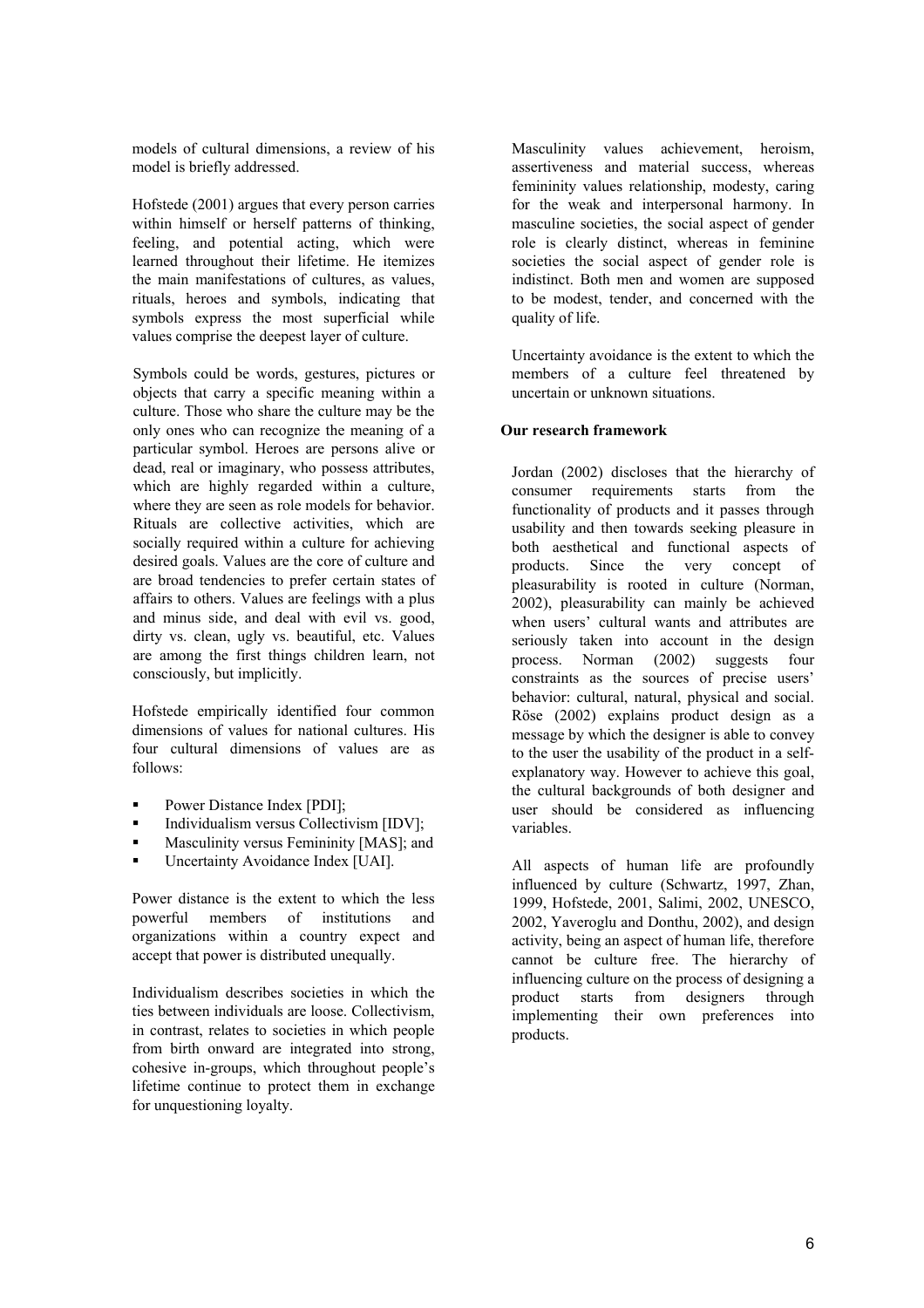

**Figure 1:** Area of investigation in this study

The target area of this research, as illustrated in Figure 1, is the designer-product relationship in terms of generating concepts for a given product. The drawing depicts a scenario where the designers' culture is different from the users' culture and there is no nexus [or perhaps] a weak one] among their main cultural dimensions. Under these conditions of designeruser cultural dissimilarity, the way that designers' culture comes to play a role in generating a concept is deemed more significant to study than in a situation where both users' and designer's culture are similar or the same.

Cultural values form part of the causes of people's behavior, deeds and words. Hofstede  $(2001)$  asserted that no part of humans' lives can be exempt from the influence of culture. Press and Cooper (2003) point out that the works of designers are influenced by their own culture.

Our research basically hypothesizes that: "Designers' own cultural values influence their design values". By this we imply that, in general, designers from a certain culture would  $\alpha$  concentrate on a particular aspect of a product's  $design - on features that are deemed important$ by their own cultural values  $-$  whereas designers from a culture on the other end of a given cultural dimension spectrum would probably not focus on the same aspect while working on the same product, since their cultural values tend to be directed on some other aspects of design characteristics.

We argue that this investigation has to be, in the first place, carried out during the concept generation stage, which is in the initial phase of the product design process.

Concept generation [also known as concept design or design conceptualization] involves the origination of diverse ideas for a product and afterwards evaluating the available alternatives against the specifications. Ulrich and Eppinger (2000) articulated that the aim of conceptualization is to see all the possible product aspects that may relate to the customer needs and requirements. During this stage the first dribbles of the purest designer's idea starts forming and later emerging on paper. Further down the design process, more physical and manufacturing criteria are applied and this causes a reduction in the novelty of the designers' initial ideas. In other words, during the early phases of the design process designers are challenged and allowed to be most divergent, creative and innovative; during the middle and final phases, the design activity is more convergent, boxing and leading designers towards the physical constraints of manufacturing and marketing. This explains the choice of the design conceptualization stage as the phase for investigation for this study, rather than the design finalization stage.

As previously pointed out, cultural dimensions of values will be used as a medium for developing of an appropriate instrument, by which the examination of the designers' attitudes and preferences [design values] towards designing a product made achievable. Even though literature suggests quite a few categorizations of product and aspects of design, however none of them served our purpose alone, but collectively and selectively. Consequently, inspired by models of cultural dimensions of values, it was decided to hypothesize around the five main design aspects  $-$  relationships  $-$  of products in order to explore designers' potential design-related preferences. The considered aspects of product concepts are as follows:

- Functionality aspects
- Manufacturability aspects
- Usability aspects
- **•** Creativity aspects
- Aesthetic and style aspects

One of the best and widely suggested approaches of finding the underlying constructs is triangulation, which involves the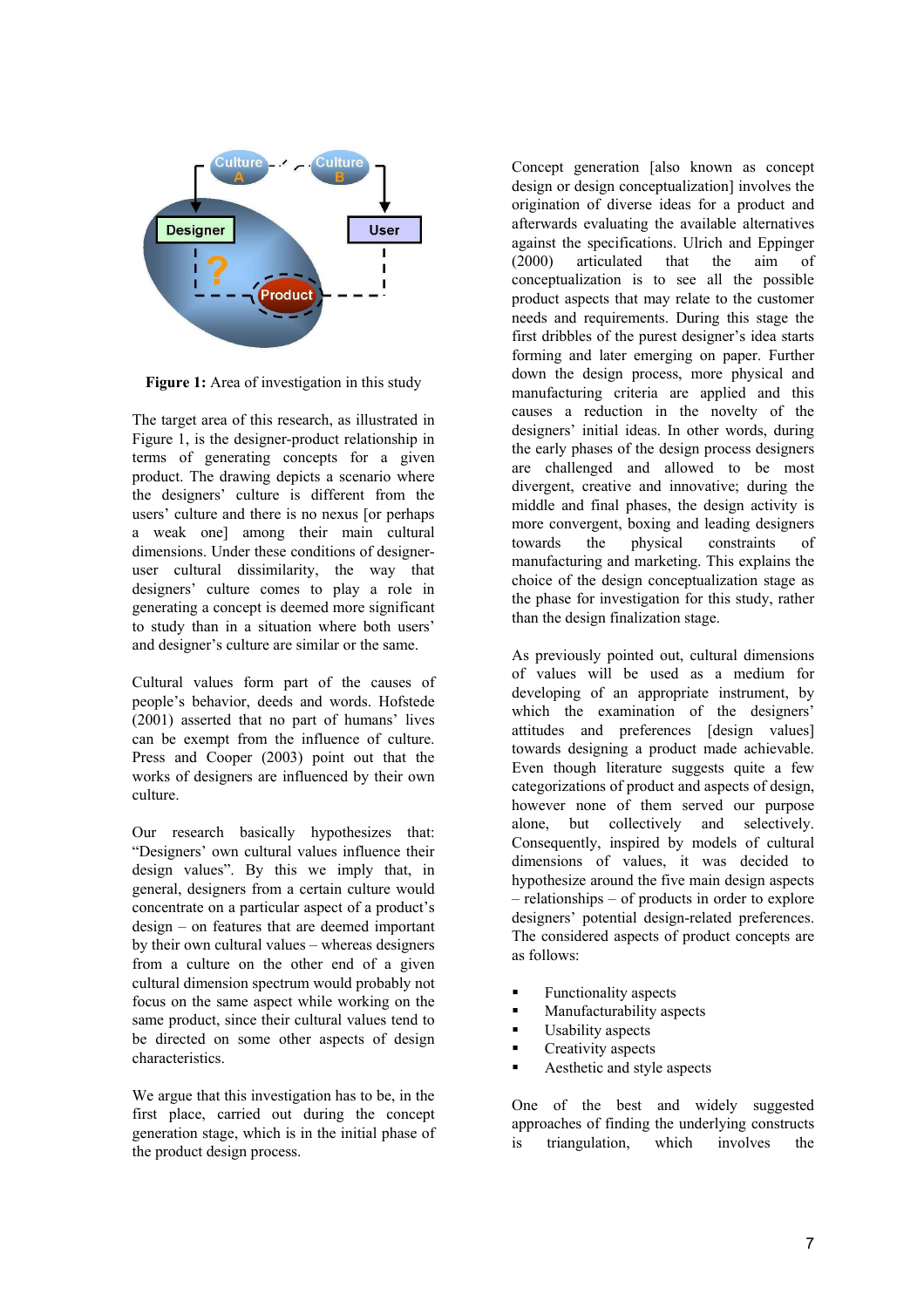simultaneous use of more than one approach and searching for convergence between the approaches. As a result, this research framework is triangulated so as to utilize both quantitative method [exploration of designer's word] and qualitative approaches [exploration of designer's deed] to answer the research inquiry.

For the quantitative part of the investigation, a survey will be disseminated via the Internet among designers from two cultures: Australia and Iran. The questionnaire will inquire into designers' attitudes towards the five design aspects of products. The collected survey data will be exposed to quantitative methods and statistical analysis. The outcome of the survey will lead the second stage of the study towards the point where the qualitative approach can be initiated.

For the qualitative stage of the study, the deeds and words of designers will be regarded as design actions and verbal expressions respectively. A preliminary plan for the qualitative approach is administering a series of design experiments wherein industrial design practitioners from the same cultures as in the quantitative study will be recruited. Designers will be given a simple design task to perform and will be asked to generate simple annotated sketches, generating a few concepts for a given design assignment. The experiment will then be followed with a short interview through openended questions asking for the designers' reasons of their own choices and preferences on the five design aspects of products. The content of the interviews will then be transcribed into text and subjected to the qualitative method of content analysis. The aim of this stage is to explain how designers incorporate their own cultural constructs to accommodate design briefs.

While the quantitative phase of this study inquires into designers' general attitudes towards the five product design aspects in order to extract their preferences in as broad spectrum as possible, the qualitative phase looks in depth at the ways designers interpret and integrate their own preferences into products. In other words the first stage is concerned with 'WHAT' questions whereas the second stage is about the HOW' questions.

### **Conclusion**

In this paper the authors argued that the integration of culture is beneficial to both the industrial design discipline and to the users of products created by designers.

The importance and central role of designers in the design process and the impact of their own cultural preferences and values on the design aspects of products, particularly during the concept generation stage, were emphasized as significant to be addressed.

A triangulated framework, comprising of two<br>complementary methodologies, was complementary methodologies, was manipulated in order to approach the same hypothesis from two different angles. The qualitative and quantitative techniques facilitate both scientific and non-scientific [design] aspects of research strategy. The results of the proposed phases of the study will be presented as separate papers further along the way as the research progresses.

# **Acknowledgement**

This study is ported by a grant from the Iranian Ministry of Science, Research and Technology.

We would like to thank Dr Florence Phua, Dr Kevin Dunn, Dr Prem Ramburuth, Dr Grant McCall and Prof Alexander Cuthbert for their constructive comments and suggestions.

## **References**

- ! **Alexander, C.** (1979) '*The timeless way of building*', Oxford University Press,, New York,
- ! **Ask, T.** (1997). '*Toward a cultural oriented product design'*, from http://www.aho.no/ask/culture.htm
- ! **Aula, P., Pekkala, J. and Romppainen, J.** (2003). '*Modeling the Socio-Cultural Context'*, ACM, Retrieved 9/9/2003, 2003, from http://www.urova.fi/mode/dppi03.pdf
- **Banathy, B. H.** (1992) 'The Prime Imperative: Building a Design Culture', *Educational Technology,* Vol. 32, No. 6, pp.33-35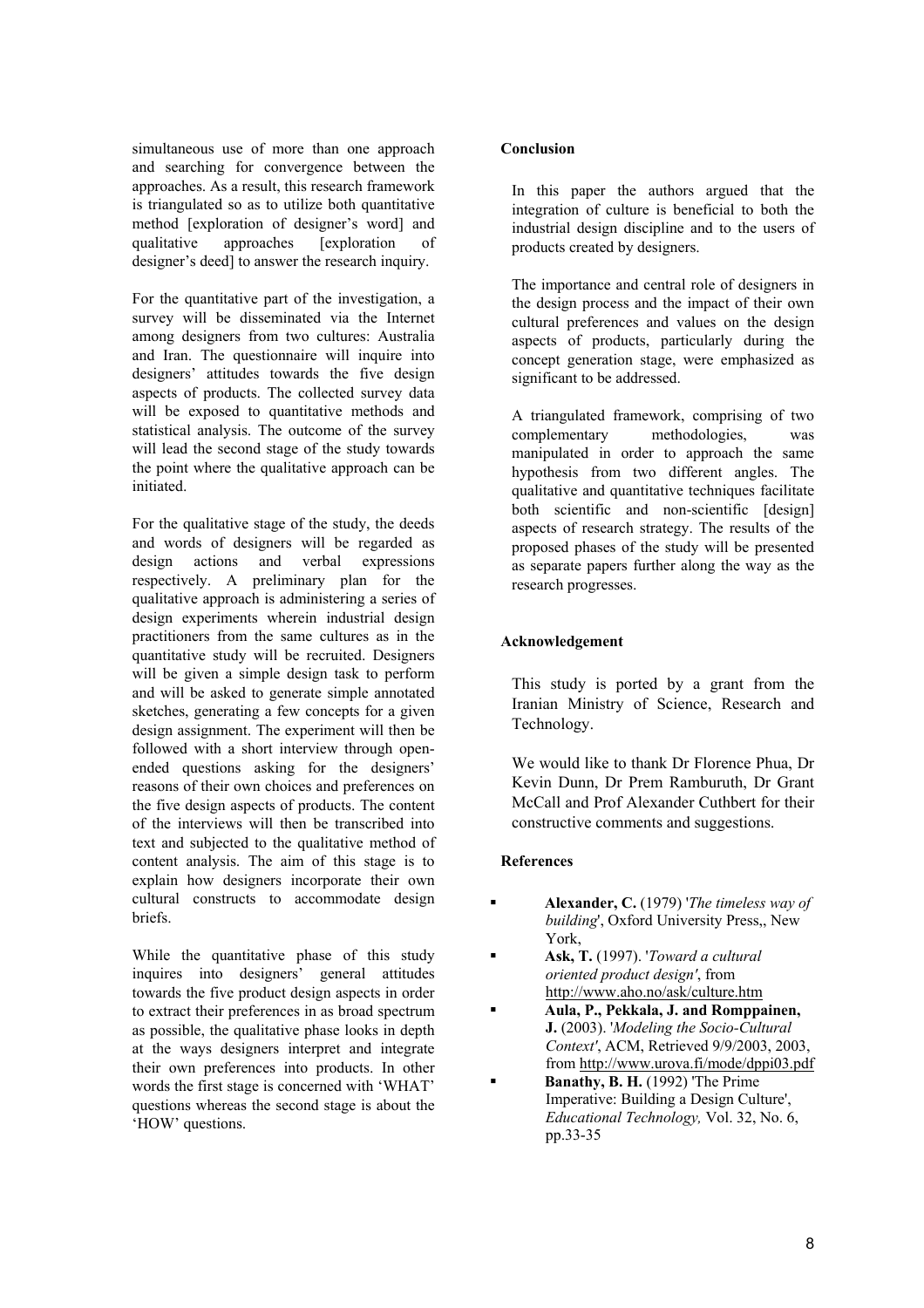- ! **Bell, G., Blythe, M., Gaver, B., Sengers, P. and Wright, P.** (2003). '*Designing Culturally Situated Technologies for the home'*, Paper presented at the CHI 2003, Florida, USA, pp.1062-3
- ! **Berg-Weitzel, L. V. D. and Laar, G. V. D.** (2001) 'Relation between culture and communication in packaging design', *The Journal of Brand Management,* Vol. 8, No. 3, pp.171-184
- ! **Bjorkman, I.** (2002a) 'Aura: Aesthetic Business Creativity', *Consumption, Markets and Culture,* Vol. 5, No. 1, pp.69- 78
- ! **Bjorkman, I.** (2002b). '*Beautiful Business; Creating the irresistible'*, Stockholm School of Entrepreneurship (SSES), 2003, from http://www.sses.com/public/events/euram/ complete\_tracks/management\_play/bjork man.pdf
- ! **Bond, M. H.** (1991) '*Beyond the Chinese face: insights from psychology*', Oxford University Press,, Hong Kong ; New York
- ! **De Mooij, M.** (1998) '*Global marketing and advertising: understanding cultural paradoxes*', Sage Publications,, Thousand Oaks, Calif.,
- ! **De Mooij, M.** (2002) 'Convergence and Divergence in Consumer Behavior: Implication for International Retailing', *Journal of Retailing,* Vol. 78, pp.61-69
- ! **De Souza, M.** (1999). '*Interculturality and design: Is culture a block or encouragement to innovation?'* 2003, from http://www.shu.ac.uk/schools/cs/ead/work/ desouz.pdf
- ! **De Souza, M. F., Pereira, A. F. and Dejean, P.-H.** (1999). '*Interactions between Cultural degradation and Market Conquest: A problem for Ecodesign'*, Paper presented at the First International Symposium on Environmentally Conscious Design and Inverse Manufacturing,, Tokyo, Japan, pp.497-501
- ! **Ellsworth, K., Magleby, S. and Todd, R.** (2002). '*A Study of the Effects of Culture on Refrigerator Design: Towards Design For Culture'*, Paper presented at the DETC 2002, Montreal, Canada, pp.1-7
- ! **Fincham, R. and Rhodes, P. S.** (1994) '*The individual, work, and organization: behavioral studies for business and management*', (2nd ed.), Oxford University Press,, Oxford New York,
- ! **Gagliardi, M.** (2001) 'Alchemy of culture: From adaptation to transcendence in

design and branding', *Design Management Journal,* Vol. 12, No. 4, pp.32-39

- ! **Hidaka, T.** (2003) 'A New Discourse On Slippers', *Skyward,* Vol. 1, No. 7, pp.22-23
- ! **Hofstede, G.** (2001) '*Culture's Consequences: Comparing values, behaviors, institutions, and organizations across nations*', (2nd ed.), Sage Publication, Thousand Oaks,
- **Holt, K.** (1989) 'Does the engineer forget the user?' *Design Studies,* Vol. 10, No. 3, pp.163-168
- ! **ICSID** (2002) '*Facts about ICSID*', International Council of Societies of Industrial Design,
- ! **Jordan, P. W.** (2002) '*The Personalities of Products*', **In** Green, W. S. and Jordan, P. W. (Eds.), Pleasure with products : beyond usability, Taylor & Francis,, London ; New York,
- ! **Kemnitzer, R. B. and Grillo, A. C.** (2002) 'Designing Culturally Enriched Products for International Markets', *Innovation,* Vol. Winter 2002, pp.50-53
- ! **Lambourne, R., Feiz, K. and Rigot, B.** (1997). '*Social Trends and Product Opportunities: Philips Vision of the Future Project'*, Paper presented at the CHI97 (Computer-Human Interaction) Human Factors in Computing Systems, Atlanta, Georgia, USA, pp. 494-501
- Levitt, T. (1983) 'The Globalization of Market', *Harvard Business Review,* Vol. May, No. 1983, pp. 92-102
- ! **Lloyd, P. and Snelders, D.** (2001). '*What was Philippe Starck thinking of?'* Paper presented at the Fifth Design Thinking Research Symposium, Delft University of Technology, The Netherlands,
- ! **Lytle, A. L., Brett, J. M., Barsness, Z. I., Tinsley, C. H. and Janssens, M.** (1995) 'A paradigm for confirmatory crosscultural research in organizational behavior', *Research in Organizational Behavior,* Vol. 17, pp. 167-214
- ! **McBurnie, T. and Clutterbuck, D.** (1987) '*The Marketing edge : key to profit and growth*', Weidenfeld and Nicolson,, London, p.191
- ! **McGregor, S. A.** (2003) '*Managing Value with Design for Six Sigma*', **In** Creveling, C. M., Slutsky, J. and Antis, D. (Eds.), Design for Six Sigma : in technology and product development, Prentice Hall PTR,, Upper Saddle River, N.J.,
- Nickles, S. (2002) 'Preserving Women: Refrigerator design as social process in the